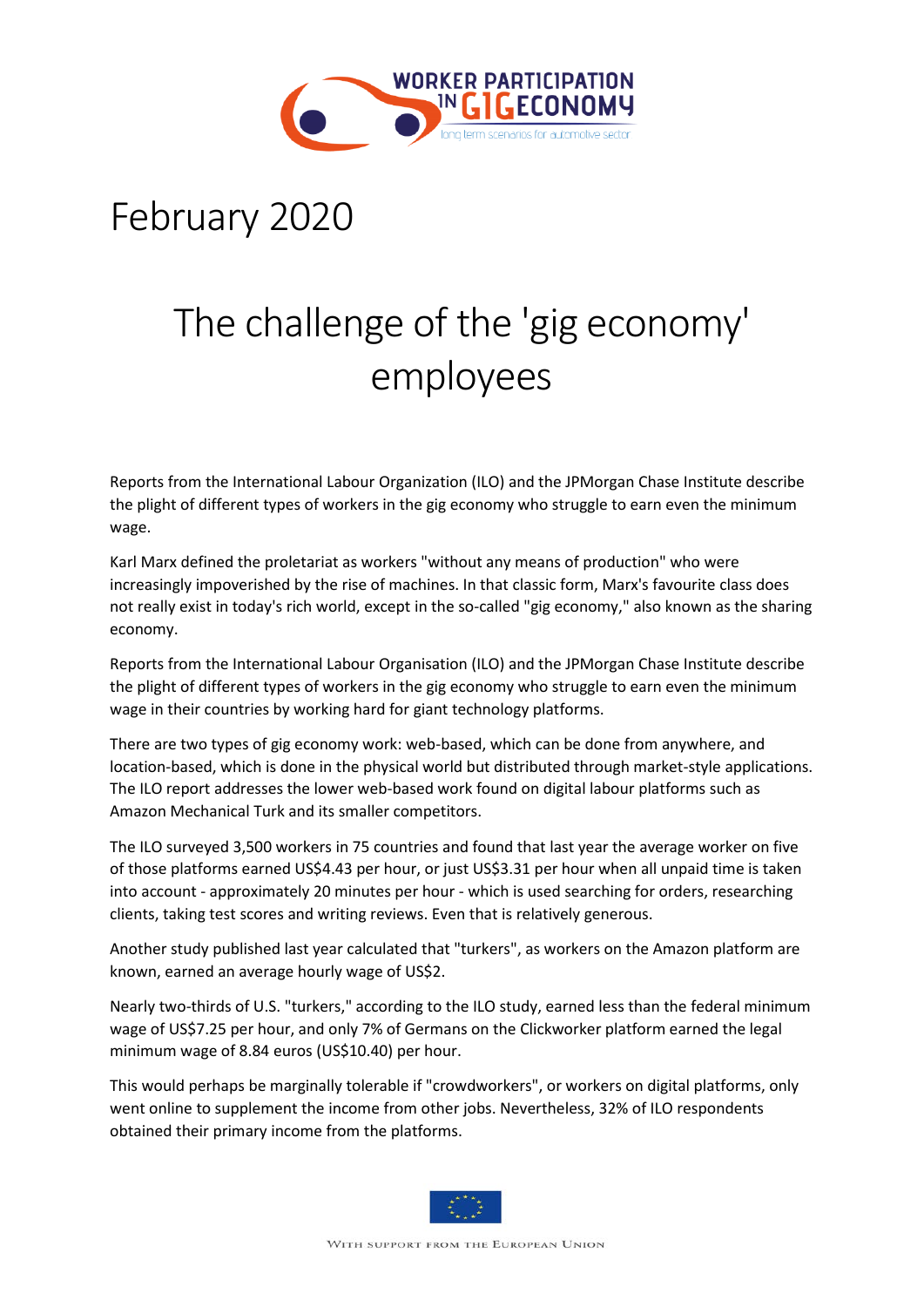

These mostly educated people spend many hours completing questionnaires for academic researchers, transcribing audio, even moderating content for social networks, which means watching violent videos or reading hate-filled publications all day.

This is not the best job, and some of them can even have a prolonged psychological impact, but crowdworkers live in a world without the basic worker protections guaranteed even to those doing the least specialized jobs in the real world.

Not only do they earn less than the minimum wage, but they are also not protected against nonpayment. No one owes them an explanation when their job is rejected or when they fail a test or receive an unfavourable rating.

It may seem absurd to demand sick days and paid vacation for crowdworkers. However, the ILO argues that at least some of them should be considered employees, not independent contractors, because they are penalized if they refuse jobs and face non-negotiable prices and quality standards.

Similar criteria have been applied in courts in several countries, often successfully, to location-based gig economy companies such as Uber and Lyft.

The JPMorgan report refers to these location-based platforms, which have greater visibility than web-based platforms and have advanced on the path of worker impoverishment described by Marx. Click-through workers" complain that increased competition for higher-paid orders forces them to search for more platforms, and there is still no data on the decline in revenue from the activity.

JPMorgan's location-based services study, using data on platform payments to Chase checking accounts, shows that, on average, gig workers earned less last year than in 2015, whether they were Uber drivers, cleaning offices or renting their homes on Airbnb. The decline was particularly significant for drivers.

"Regardless of whether the drop in earnings was caused by a decline in wages or hours or both, it indicates that driving is increasingly less likely to replace a full-time job over the past five years as more drivers enter the market," the report said.

Along with the lack of worker protections, this makes the jobs of the location-based gig economy as hellish as those of turkers and other click workers.

It is possible, of course, that the platforms of the gig economy were never designed to provide the full-time work that pays the rent and feeds the children. If they only work for occasional supplementary income, it is an excuse for a take-it-or-leave-it approach to work. Or is that it? Should a modern society tolerate jobs that do not include workers' rights and lack the possibility of dignified survival for those who cannot find other employment?

Moreover, even if such jobs are allowed, should they be offered by large technology companies that deliver huge returns to shareholders even if they do not make a profit?

The market, in its pure and unadulterated form of the Marx era, cannot provide satisfactory answers. JPMorgan's report says that the portion of the gig economy covered by its data is "roughly